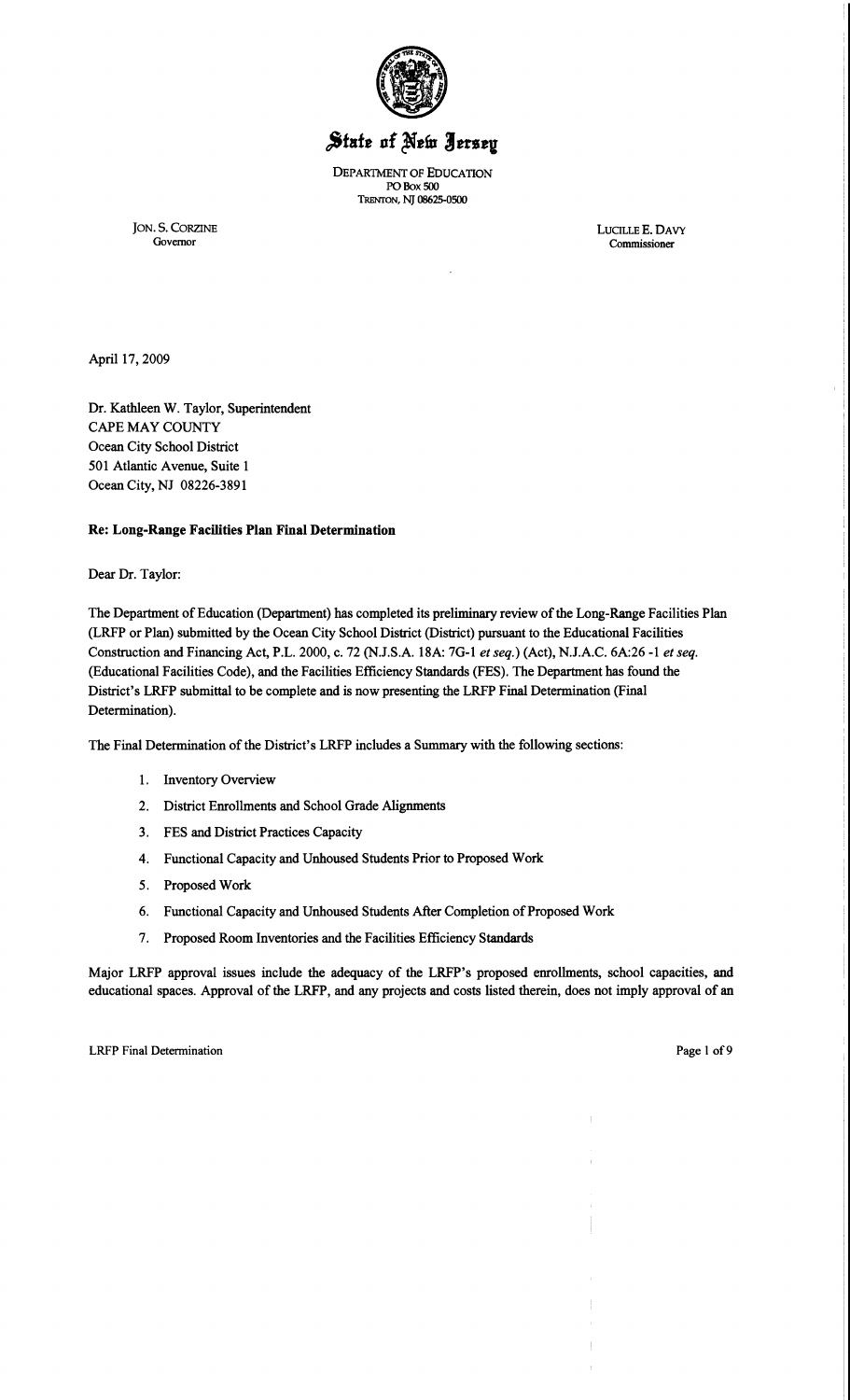individual school facilities project or its corresponding costs and eligibility for State support under the Act. Similarly, approval of the LRFP does not imply approval of portions of the Plan that are inconsistent with the Department's FES and proposed building demolition or replacement. Determination of preliminary eligible costs and final eligible costs will be made at the time of the approval of a particular school facilities project pursuant to N.J.S.A. 18A:7G-5. The District must submit a feasibility study as part of the school facilities project approval process, pursuant to N.J.S.A. 18A:7G-Th, to support proposed building demolition or replacement. The feasibility study should demonstrate that a building might pose a risk to the safety of the occupants after rehabilitation or that rehabilitation is not cost-effective.

Following the approval of the LRFP, the District may submit an amendment to the approved LRFP for Department review. Unless and until an amendment to the LRFP is submitted to and approved by the Commissioner of the Department pursuant to NJ.S.A. 18A:7G-4(c), the approved LRFP shall remain in effect. The District may proceed with the implementation of school facilities projects that are consistent with the approved LRFP whether or not the school facilities project contains square footage that may be ineligible for State support.

We trust that this document will adequately explain the Final Determination and allow the District to move forward with the initiation of projects within its LRFP. Please contact Dr. Gail L. Petricek, County Manager, at the Office of School Facilities, at telephone number (609) 633-7360 or email at gail.petricek@doe.state.nj.us with any questions you may have.

Sincerely,

Luille EDay

Lucille E. Davy Commissioner

Enclosure

c: John Hart, Chief of Staff

Terrence J. Crowley, Cape May County, Executive County Superintendent Bernard E. Piaia, Director, School Facilities, Office of the Chief of Staff Susan Kutner, Director, Policy and Planning, School Facilities, Office of the Chief of Staff Gail L. Petricek, County Manager, School Facilities, Office of the Chief of Staff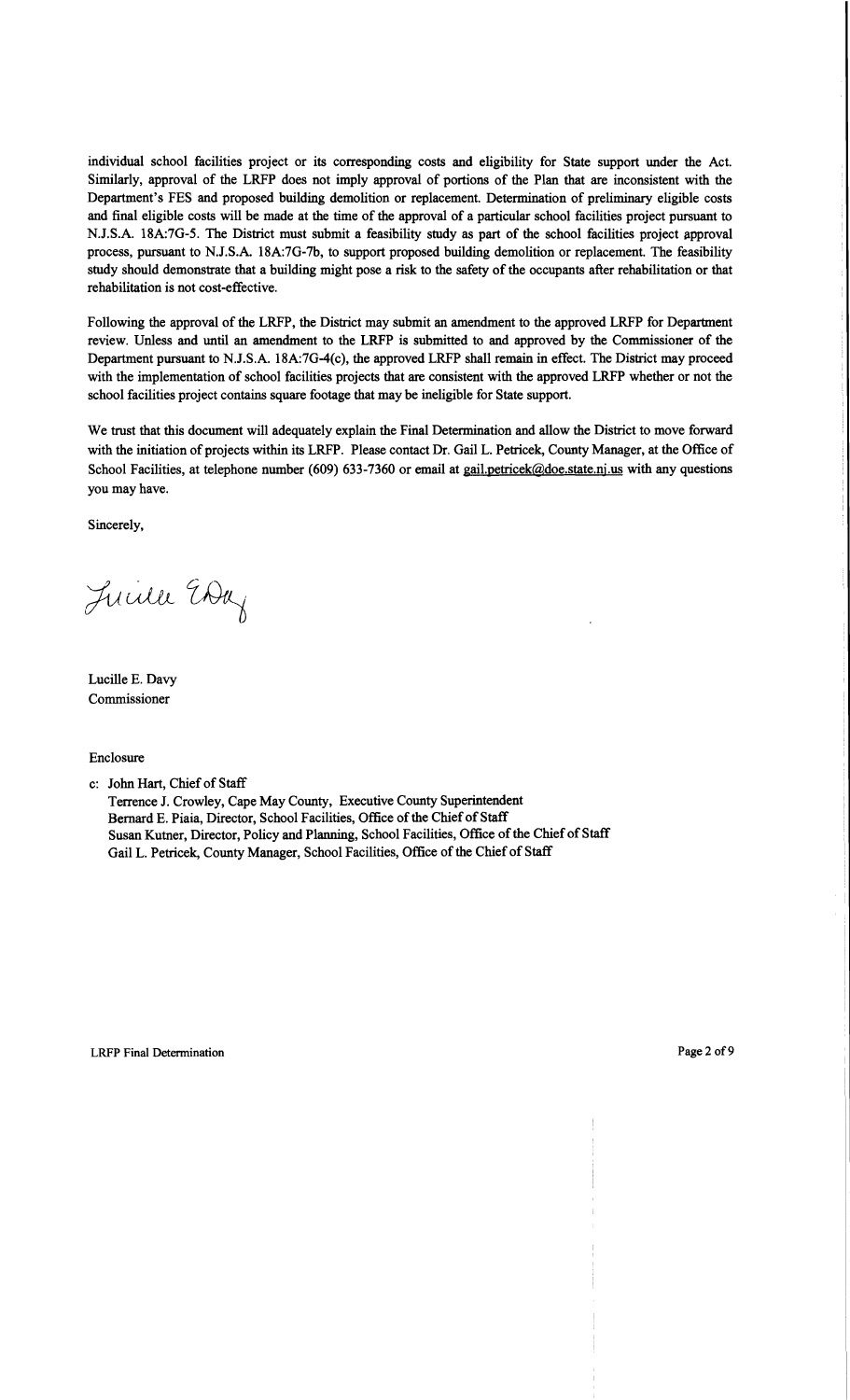# LONG-RANGE FACILITIES PLAN

# Final Determination Summary

Ocean City School District

The Department of Education (Department) has completed its review of the Long-Range Facilities Plan (LRFP or Plan) submitted by the Ocean City School District (District) pursuant to the Educational Facilities Construction and Financing Act, P.L. 2000, c.72 (N.J.S.A. l8A:7G-l *et seq.)* (Act), N.J.A.C. 6A:26-1 et seq. (Educational Facilities Code), and the Facilities Efficiency Standards (FES).

This is the Department's Final Determination Summary (Summary) of the LRFP. The Summary is based on the standards set forth in the Act, the Educational Facilities Code, the FES, District entered data in the LRFP and Project Application and Tracking System (LRFP website), and District supplied supporting documentation. The Summary consists of seven sections. The referenced reports in *italic* text are standard LRFP reports available on the Department's LRFP website.

### 1. Inventory Overview

The District provides services for students in grades PK-12. The predominant existing school grade configuration is K-12. The predominant proposed school grade configuration is K-12. The District is classified as an "Under 55" district for funding purposes.

The District identified existing and proposed schools, sites, buildings, playgrounds, playfields, and parking lots in its LRFP. The total number of existing and proposed district-owned or leased schools, sites, and buildings are listed in Table 1. A detailed description of each asset can be found in the LRFP website report titled *"Site Asset Inventory Report. "* 

| Tapic I: MACHIOLA DAMMALA                       |                 |                 |
|-------------------------------------------------|-----------------|-----------------|
|                                                 | <b>Existing</b> | <b>Proposed</b> |
| <b>Sites:</b>                                   |                 |                 |
| <b>Total Number of Sites</b>                    |                 |                 |
| Number of Sites with no Buildings               |                 |                 |
| Number of Sites with no Instructional Buildings |                 |                 |
| .                                               |                 |                 |

#### Table 1: Inventory Summary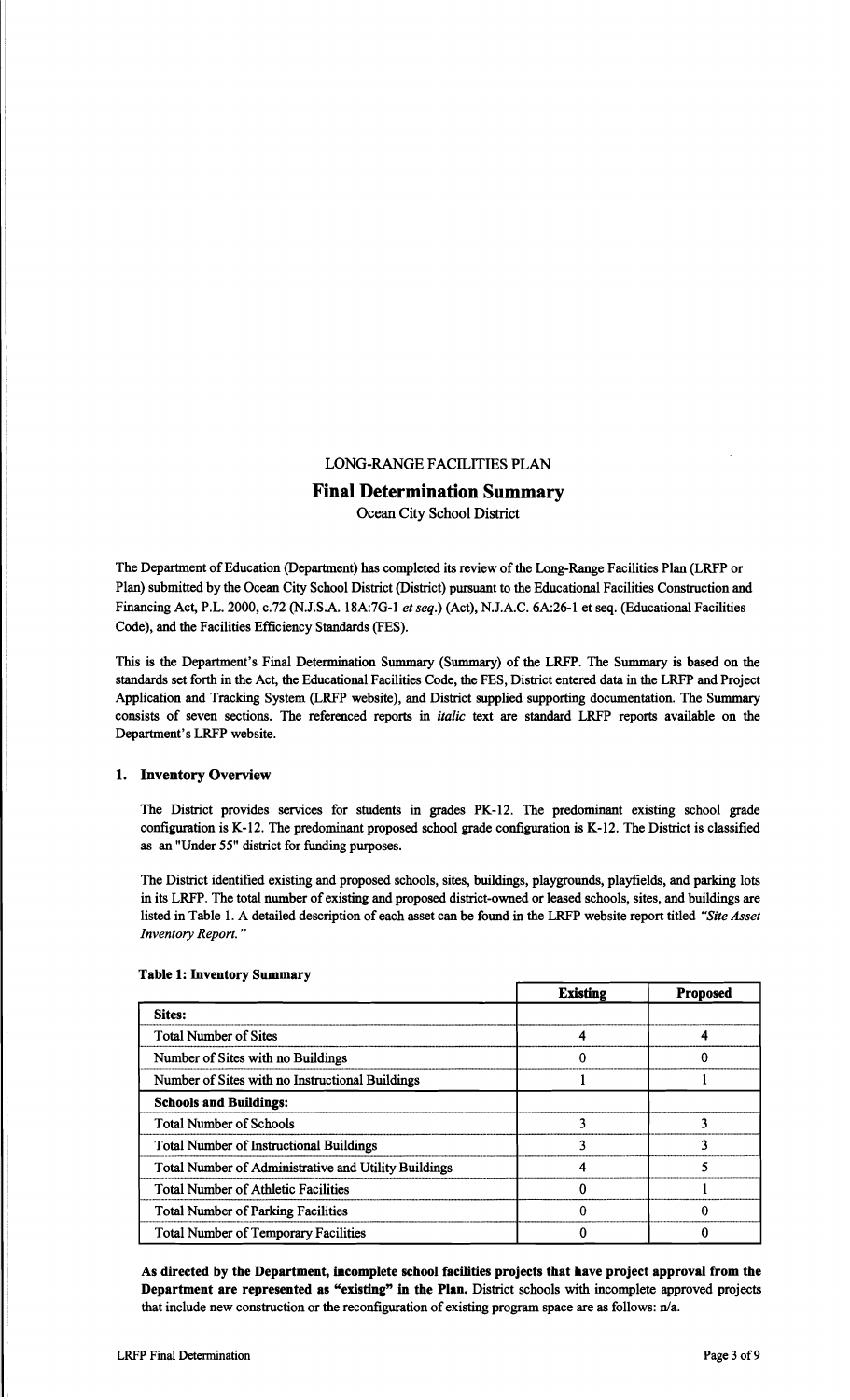Major conclusions are as follows:

- The District is proposing to maintain the existing number of District-owned or leased sites.
- The District is proposing to maintain the existing number of District-owned or operated schools.
- The District is proposing to maintain the existing number of District-owned or leased instructional buildings. The District is proposing to maintain the existing number of District-owned or leased noninstructional buildings.

FINDINGS The Department has determined that the proposed inventory is adequate for review of the District's LRFP. However, the LRFP determination does not imply approval of an individual school facilities project listed within the LRFP. The District must submit individual project applications for project approval. If building demolition or replacement is proposed, the District must submit a feasibility study, pursuant to N.J.S.A. 18A:7G-7b, as part of the application for the specific school facilities project.

## 2. District Enrollments and School Grade Alignments

The District determined the number of students, or "proposed enrollments," to be accommodated in the LRFP on a district-wide basis and in each school. The District's existing and proposed enrollments and the cohortsurvival projection provided by the Department on the LRFP website are listed in Table 2. Detailed information can be found in the LRFP website report titled *"Enrol/ment Projection Detail.* " Existing and proposed school enrollments and grade alignments can be found in the report titled *"Enrol/ment and School Grade Alignment. "* 

|                             | <b>Actual Enrollments</b><br>2008 school year | <b>District Proposed</b><br><b>Enrollments</b> | <b>Department's LRFP</b><br><b>Website Projection</b> |
|-----------------------------|-----------------------------------------------|------------------------------------------------|-------------------------------------------------------|
| Grades K-12:                |                                               |                                                |                                                       |
| Grades K-5, including SCSE  | 423                                           | 387                                            | 437                                                   |
| Grades 6-8, including SCSE  | 256                                           | 238                                            | 233                                                   |
| Grades 9-12, including SCSE | 1366                                          | 1128                                           | 1272                                                  |
| <b>Totals K-12</b>          | 2045                                          | 1753                                           | 1942                                                  |
| <b>Pre-Kindergarten:</b>    |                                               |                                                |                                                       |
| Pre-Kindergarten, Age 3     |                                               | 16                                             |                                                       |
| Pre-Kindergarten, Age 4     |                                               | 16                                             | O                                                     |
| Pre-Kindergarten, SCSE      |                                               | 8                                              | q                                                     |

#### Table 2: Enrollment Comparison

*"seSE"* = *Self-Contained Special Education* 

Major conclusions are as follows:

- The District did not elect to use the Department's LRFP website projection. Supporting documentation was submitted to the Department as required to justify the proposed enrollments.
- The District is planning for declining enrollments.
- The District is not an ECPA (Early Childhood Program Aid) District.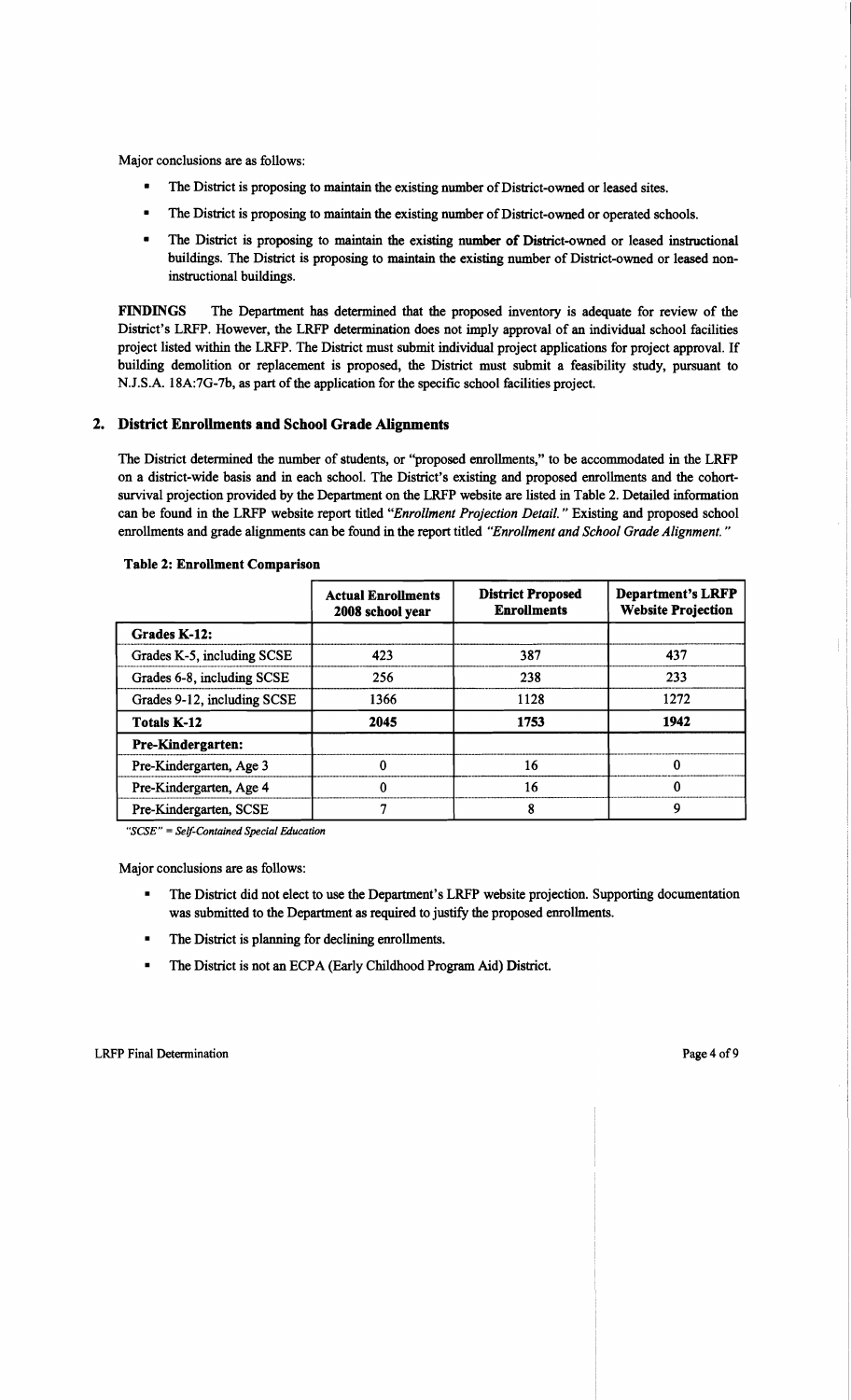FINDINGS The Department has determined that the District's proposed enrollments are supportable for review of the District's LRFP. The Department will require a current enrollment projection at the time an application for a school facilities project is submitted incorporating the District's most recent Fall Enrollment Report in order to verify that the LRFP's planned capacity is appropriate for the updated enrollments.

# 3. FES and District Practices Capacity

The proposed room inventories for each school were analyzed to determine whether the LRFP provides adequate capacity for the proposed enrollments. Two capacity calculation methods, called "FES Capacity" and *"District Practices Capacity,* " were used to assess existing and proposed school capacity in accordance with the FES and District program delivery practices. A third capacity calculation, called *"Functional Capacity, "*  determines Unhoused Students and potential State support for school facilities projects. Functional Capacity is analyzed in Section 5 of this Summary.

- *FES Capacity only assigns capacity to pre-kindergarten <i>(if district-owned or operated), kindergarten,* general, and self-contained special education classrooms. No other room types are considered to be capacity-generating. Class size is based on the FES and is prorated for classrooms that are sized smaller than FES classrooms. FES Capacity is most accurate for elementary schools, or schools with non-departmentalized programs, in which instruction is "homeroom" based. This capacity calculation may also be accurate for middle schools depending upon the program structure. However, this method usually significantly understates available high school capacity since specialized spaces that are typically provided in lieu of general classrooms are not included in the capacity calculations.
- *District Practices Capacity allows the District to include specialized room types in the capacity* calculations and adjust class size to reflect actual practices. This calculation is used to review capacity and enrollment coordination in middle and high schools.

A capacity utilization- factor in accordance with the FES is included in both capacity calculations. A 90% capacity utilization rate is applied to classrooms serving grades K-8. An 85% capacity utilization rate is applied to classrooms serving grades 9-12. No capacity utilization factor is applied to preschool classrooms.

Table 3 provides a summary of existing and proposed district-wide capacities. Detailed information can be found in the LRFP website report titled *"FES and District Practices Capacity. "* 

| <b>Table 3: FES and District Practices Capacity Summary</b> |                           |                                          |  |  |
|-------------------------------------------------------------|---------------------------|------------------------------------------|--|--|
|                                                             | <b>Total FES Capacity</b> | <b>Total District Practices Capacity</b> |  |  |
| (A) Proposed Enrollments                                    | 1793                      | 1793                                     |  |  |
| (B) Existing Capacity                                       | 2036.48                   | 2059.85                                  |  |  |
| <i>Existing Capacity Status (B)-(A)</i>                     | 243.48                    | 266.85                                   |  |  |
| (C) Proposed Capacity                                       | 2036.48                   | 2059.85                                  |  |  |
| <i>Froposed Capacity Status (C)-(A)</i>                     | 243.48                    | 266.85                                   |  |  |

## Table 3: FES and District Practices Capacity Summary

\* *Positive numbers signify surplus capacity; negative numbers signify inadequate capacity. Negative values for District Practices capacity are acceptable if proposed enrollments do not exceed 100% capacity utilization.* 

Major conclusions are as follows:

The District has appropriately coordinated proposed school capacities and enrollments in the LRFP.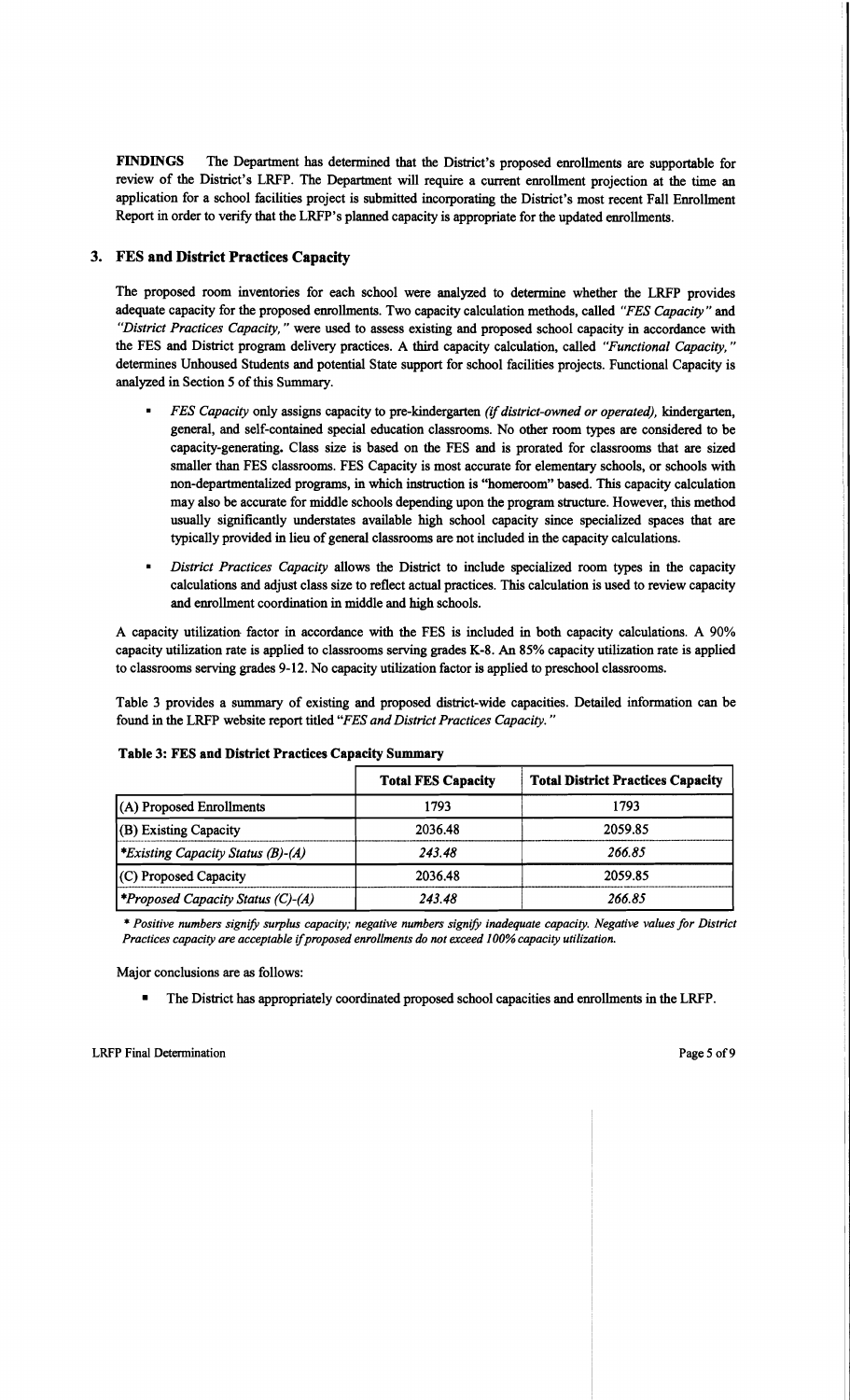• Adequate justification has been provided by the District if capacity for a school deviates from the proposed enrollments by more than 5%.

FINDINGS The Department has determined that the proposed District capacity, in accordance with the proposed enrollments, is adequate for review of the District's LRFP. The Department will require a current enrollment projection at the time an application for a school facilities project is submitted, incorporating the District's most recent Fall Enrollment Report, in order to verify that the LRFP's planned capacity meets the District's updated enrollments.

## 4. Functional Capacity and Unhoused Students Prior to Proposed Work

*Functional Capacity* was calculated and compared to the proposed enrollments to provide a preliminary estimate of Unhoused Students and new construction funding eligibility. Functional Capacity is the adjusted gross square footage of a school building *(total gross square feet minus excluded space)* divided by the minimum area allowance per Full-time Equivalent student for the grade level contained therein. Unhoused Students is the number of students projected to be enrolled in the District that exceeds the Functional Capacity of the District's schools pursuant to N.J.A.C.  $6A:26-2.2(c)$ .

*"Excluded Square Feet"* in the LRFP Functional Capacity calculation includes (I) square footage exceeding the FES for any pre-kindergarten, kindergarten, general education, or self-contained special education classroom; (2) grossing factor square footage *(corridors, stairs, mechanical rooms, etc.)* that exceeds the FES allowance, and (3) square feet proposed to be demolished or discontinued from use. Excluded square feet may be revised during the review process for individual school facilities projects.

Table 4 provides a preliminary assessment of Functional Capacity, Unhoused Students, and Estimated Maximum Approved Area for the various grade groups in accordance with the FES. Detailed information concerning the calculation and preliminary excluded square feet can be found in the LRFP website reports titled *"Functional Capacity and Unhoused Students"* and *"Functional Capacity Excluded Square Feet."* 

|            | В          |                 |                |                          |  |
|------------|------------|-----------------|----------------|--------------------------|--|
|            |            |                 |                |                          |  |
|            | Estimated  |                 | D              | $E = C x D$              |  |
| A          | Existing   | $C = A-B$       | Area           | <b>Estimated Maximum</b> |  |
| Proposed   | Functional | Unhoused        | Allowance      | Approved Area for        |  |
| Enrollment | Canacity   | <b>Students</b> | (oef/students) | <b>Unhoused Students</b> |  |

## Table 4: Functional Capacity and Unhoused Students Prior to Proposed Work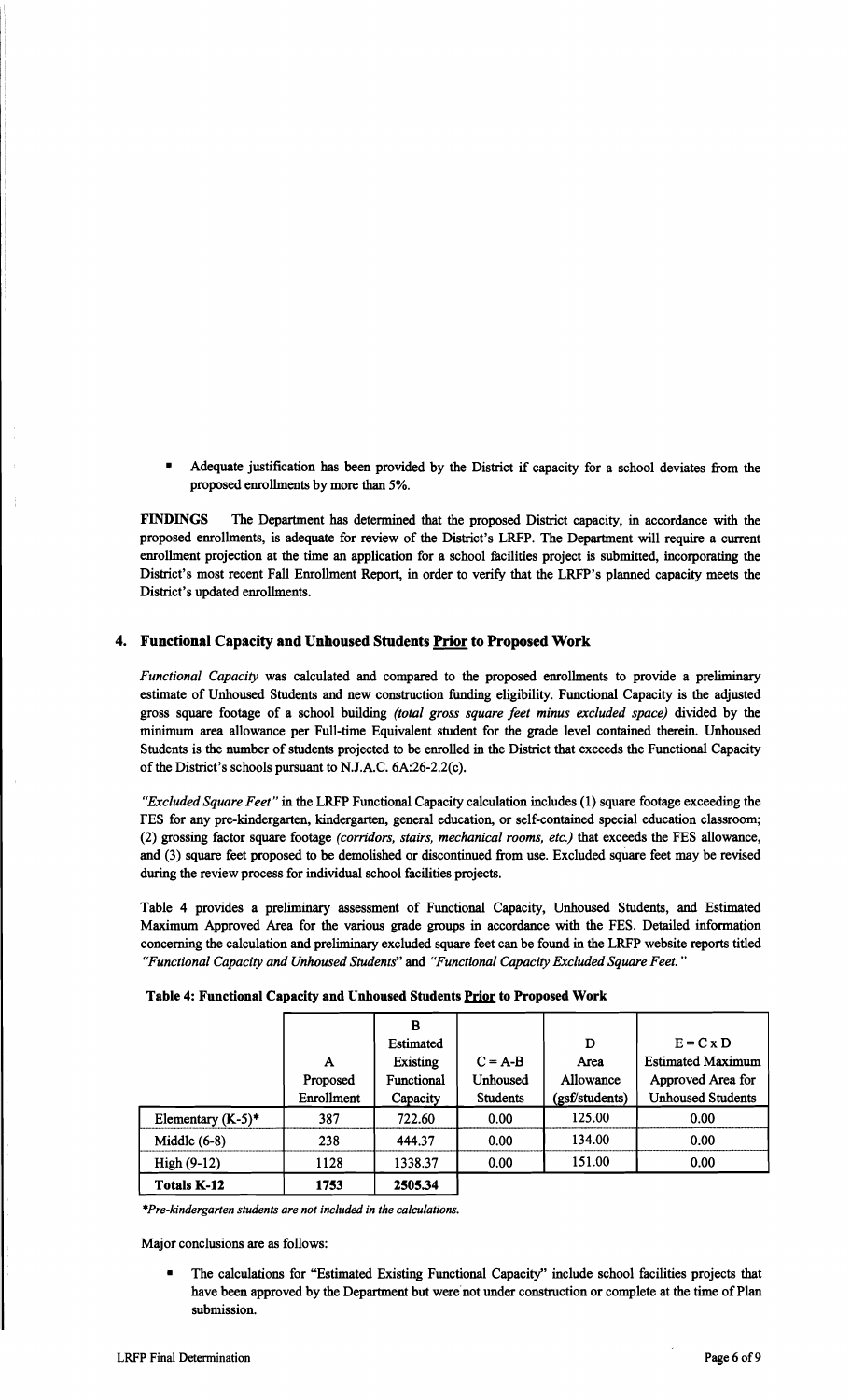- The District, based on the preliminary LRFP assessment, does not have Unhoused Students for the following FES grade groups: Grades PK, K-5, 6-8, 9-12.
- The District, based on the preliminary LRFP assessment, has Unhoused Students for the following FES grade groups: n/a.
- The District is not an ECPA district. Therefore, pre-kindergarten students are not included in the calculations. Unhoused pre-kindergarten self-contained special education students are eligible for State support. A determination of square footage eligible for State support will be made at the time an application for a specific school facilities project is submitted to the Department for review and approval.
- The District is not proposing to demolish or discontinue the use of existing District-owned instructional space. The Functional Capacity calculation excludes square feet proposed to be demolished or discontinued for the following FES grade groups: n/a.

FINDINGS Functional Capacity and Unhoused Students calculated in the LRFP are preliminary estimates. Justification for square footage in excess of the FES and the determination of additional excluded square feet, Preliminary Eligible Costs (PEC), and Final Eligible Costs (FEC) will be included in the review process for specific school facilities projects. A feasibility study undertaken by the District is required if building demolition or replacement is proposed per N.J.A.C. 6A:26-2.3(b)(10).

#### 5. Proposed Work

The District was instructed to review the condition of its facilities and sites and to propose corrective *"system"*  and *"inventory"* actions in its LRFP. *"System"* actions upgrade existing conditions without changing spatial configuration or size. Examples of system actions include new windows, finishes, and mechanical systems. *"Inventory"* actions address space problems by removing, adding, or altering sites, schools, buildings and rooms. Examples of inventory actions include building additions, the reconfiguration of existing walls, or changing room use.

Table 5 summarizes the type of work proposed in the District's LRFP for instructional buildings. Detailed information can be found in the LRFP website reports titled *"Site Asset Inventory," "LRFP Systems Actions Summary,* " *and "LRFP Inventory Actions Summary. "* 

Type of Work I Work I Work I Work I Work I Work I Work I Work I Work Included in LRFPP in LRFPP in LRFPP in LRFPP in LRFPP in LRFPP in LRFPP in LRFPP in LRFPP in LRFPP in LRFPP in LRFPP in LRFPP in LRFPP in LRFPP in LRFPP

## Table 5: Proposed Work for Instructional Buildings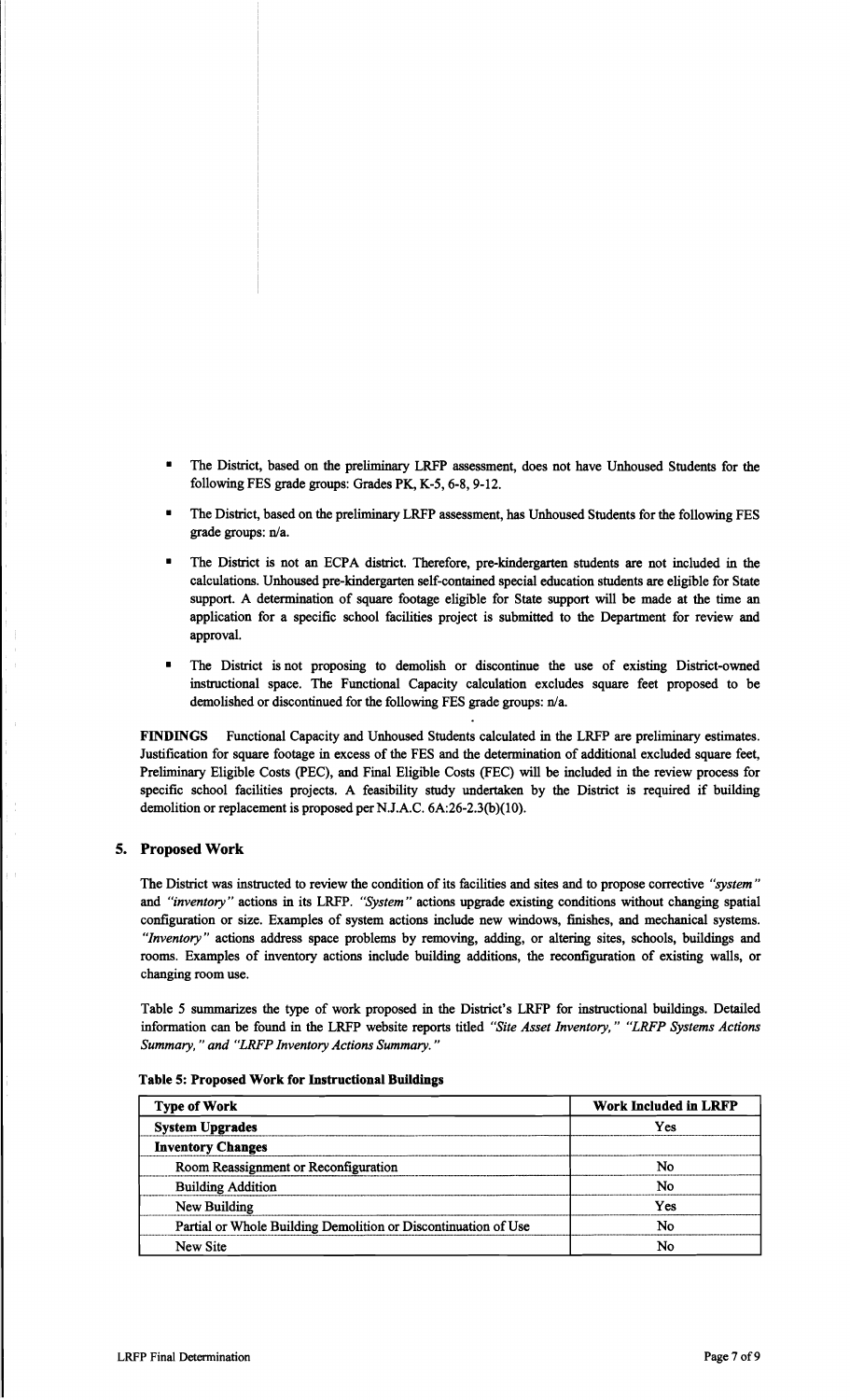Major conclusions are as follows:

- The District has proposed system upgrades in one or more instructional buildings.
- **•** The District has proposed inventory changes, including new construction, in one or more instructional buildings.
- The District has not proposed new construction in lieu of rehabilitation in one or more instructional buildings.

Please note that costs represented in the LRFP are for capital planning purposes only. Estimated costs are not intended to represent preliminary eligible costs or final eligible costs of approved school facilities projects.

The Act (NJ.S.A. 18A:7G-7b) provides that all school facilities shall be deemed suitable for rehabilitation unless a pre-construction evaluation undertaken by the District demonstrates to the satisfaction of the Commissioner that the structure might pose a risk to the safety of the occupants even after rehabilitation or that rehabilitation is not cost-effective. Pursuant to N.J.A.C.  $6A:26-2.3(b)(10)$ , the Commissioner may identify school facilities for which new construction is proposed in lieu of rehabilitation for which it appears from the information presented that new construction is justified, provided, however, that for such school facilities so identified, the District must submit a feasibility study as part of the application for the specific school facilities project. The cost of each proposed building replacement is compared to the cost of additions or rehabilitation required to eliminate health and safety deficiencies and to achieve the District's programmatic model.

Facilities used for non-instructional or non-educational purposes are ineligible for State support under the Act. However, projects for such facilities shall be reviewed by the Department to determine whether they are consistent with the District's LRFP and whether the facility, if it is to house students (full or part time) conforms to educational adequacy requirements. These projects shall conform to all applicable statutes and regulations.

FINDINGS The Department has determined that the proposed work is adequate for review of the District's LRFP. However, Department approval of proposed work in the LRFP does not imply that the District may proceed with a school facilities project. The District must submit individual project applications with cost estimates for Department project approval. Both school facilities project approval and other capital project review require consistency with the District's approved LRFP.

## 6. Functional Capacity and Unhoused Students **After Completion of Proposed Work**